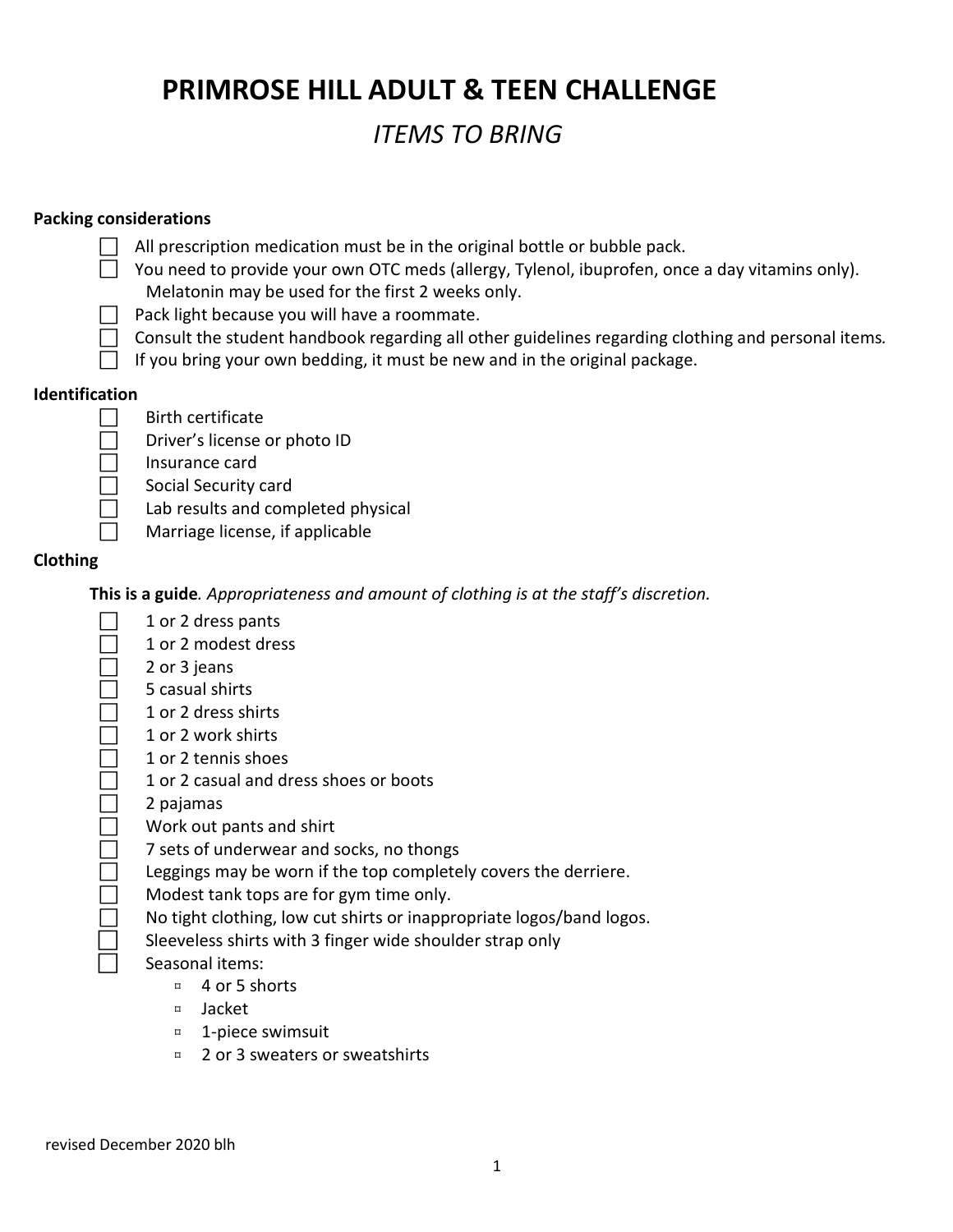#### **Toiletries**

- ⃞ 4 bath towels and washcloths
- Deodorant
- ⃞ Makeup must be new and in original package
- Shampoo and conditioner
- ⃞ Toothpaste and toothbrush
- Soap
- **Lotion**
- ⃞ Razor and shaving soap
- ⃞ Brush and comb
- ⃞ Hairstyling products
- Flat iron, curling iron and blow dryer
	- ⃞ All toiletries must contain no alcohol

#### **General items**

- ⃞ NIV Bible
- Stationery and stamps
- ⃞ Notebook paper, pens, and highlighters
- **Journal**
- ⃞ Reusable clear water bottle
- **Beddings**
- **Hangers**
- ⃞ Completed physical form
- **Fees**

## **Items for children**

- ⃞Birth certificate
- Social Security card
- ⃞Current immunization records
- ⃞Completed physical form
- ⃞3 weeks of clothing
- ⃞Diapers, wipes
- ⃞Car seat
- ⃞Formula
- ⃞Bedding for crib or toddler bed
- ⃞Court ordered custody documents